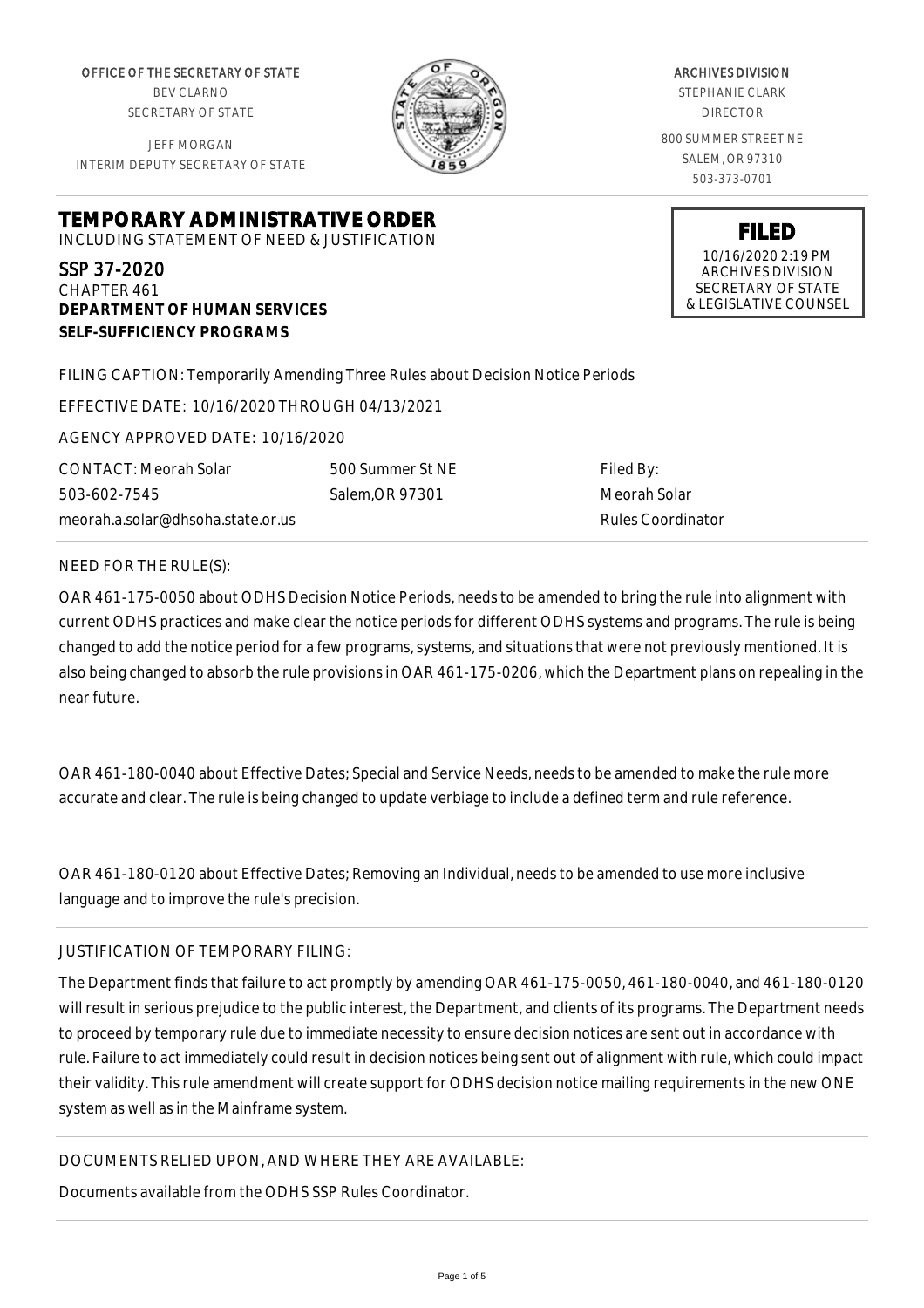## RULES:

461-175-0050, 461-180-0040, 461-180-0120

AMEND: 461-175-0050

RULE SUMMARY: OAR 461-175-0050 about ODHS Decision Notice Periods is being amended to add the notice period for a few programs, systems, and situations that were not previously mentioned. It is also being amended to absorb the rule provisions in OAR 461-175-0206, which the Department plans on repealing in the future. This amendment brings the rule into alignment with current ODHS practices and makes clear the notice periods for different ODHS systems and programs.

CHANGES TO RULE:

461-175-0050 Notice Period ¶

The notice period is used to determine the effective date for taking action when a decision notice (see OAR 461- 001-0000) is sent to the filing group (see OAR 461-110-0310):¶

(1) For a basic decision notice (see OAR 461-001-0000), the notice period is the month in which the notice is mailed.¶

(2) For a continuing benefit decision notice (see OAR 461-001-0000), the notice period is the budget month from which information is used to initiate the decision notice.¶

(3) For a timely continuing benefit decision notice (see OAR 461-001-0000), the notice period is the month in which the mailing requirement ends.

(4) Except as provided in OAR 461-175-0206, this mailing requirement is 15under sections (5) and (6) of this rule, the timely continuing benefit decision notice mailing requirement is:¶

(a) No later than the first business day following the 15th day of the month:¶

(A) For cases maintained in the ONE system.¶

(B) In the GA, OSIP, OSIPM, and QMB programs.¶

(b) At least fifteen calendar days for clientindividuals in the Address Confidentiality Program (see OAR 461-001-

0000) and 10 calendar days for all other clientwhose cases are maintained in the ODHS mainframe system. I

(c) At least ten calendar days:¶

(A) For all other cases maintained in the ODHS mainframe system.¶

(B) In the following programs or services:¶

(i) Home and Community Based Services and Settings provided under OAR 411-004-0020,¶

(ii) Program of All-Inclusive Care for the Elderly (PACE) under 411-045-0000, and¶

(iii) Nursing facility services under 411-070-0010.¶

(5) In all programs except the SNAP program:¶

(a) If the basis for a decision to reduce, suspend, or close a grant of public assistance or medical assistance is a

change to a benefit standard, the timely continuing benefit decision notice mailing requirement is:¶

(A) At least 30 calendar days before the effective date of the action, or ¶

(B) If the Department has fewer than 60 days before the effective date to implement a change to a benefit standard, the mailing requirement is as provided under section (4) of this rule.¶

(b) For purposes of this section, the term "change to a benefit standard" means a change to the applicable inflation-adjusted contribution, income, or payment standard. It does not include the annual adjustment to a standard based on a federal or state inflation rate.¶

(6) Effective July 6, 2020 through October 15, 2020, and excluding a change to a benefit standard; in all programs, for a timely continuing benefit decision notice, the mailing requirement is:¶

(a) At least 15 calendar days for individuals in the Address Confidentiality Program.¶

(b) For all other individuals, at the Department's discretion, no later than the first business day following the 15th of the month or no later than 10 calendar days.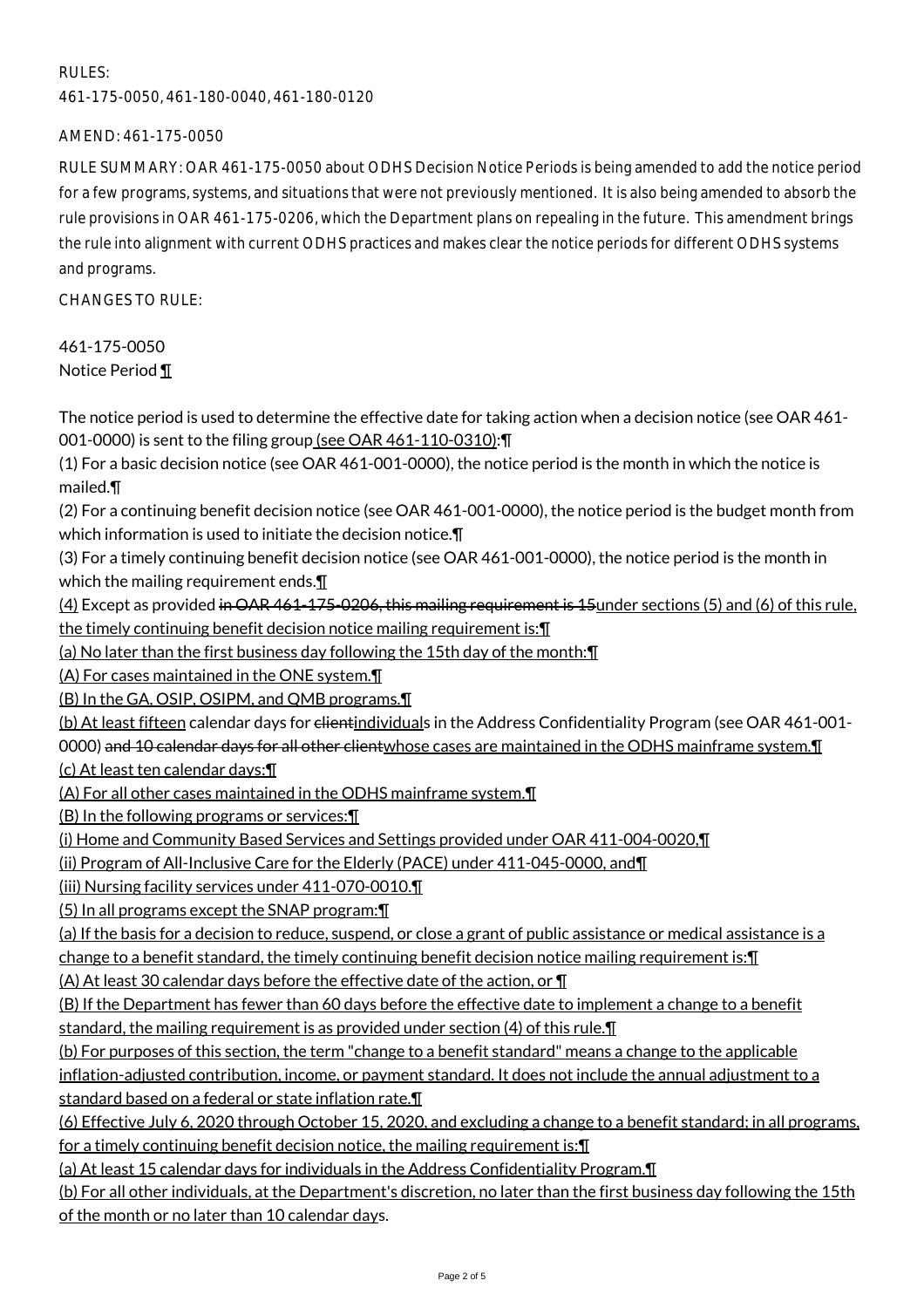Statutory/Other Authority: ORS 411.730, 411.816, 412.049, ORS 411.060, 409.050, 411.404, 412.014, 412.049 Statutes/Other Implemented: ORS 411.060, 411.730, 411.816, 412.049, 411.404, 412.014, 412.049, 192.856, 409.010, 411.095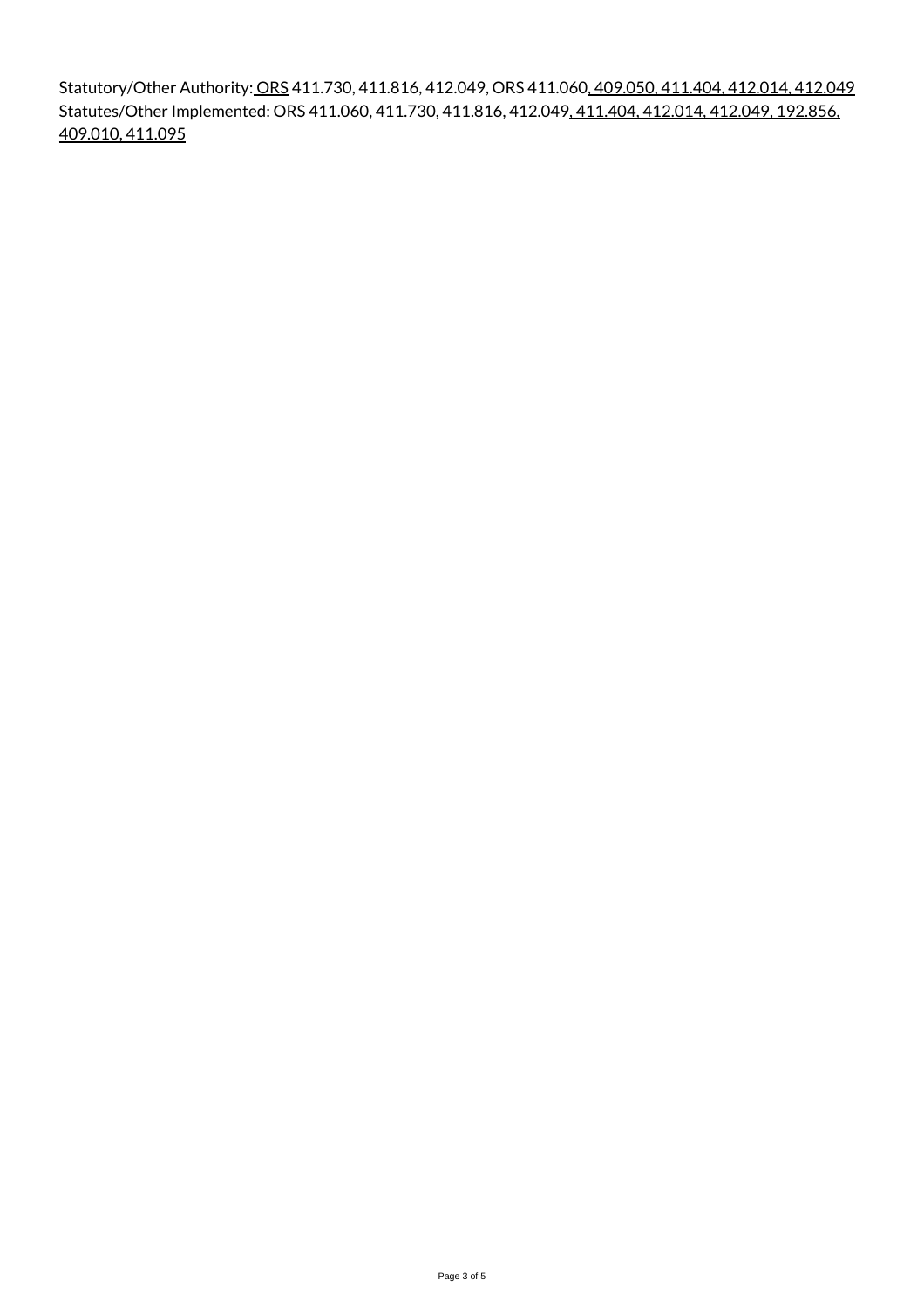## AMEND: 461-180-0040

RULE SUMMARY: OAR 461-180-0040 about Effective Dates; Special and Service Needs is being amended to update the rule's verbiage to include a defined term and rule reference. These changes make the rule more accurate and clear.

CHANGES TO RULE:

461-180-0040

Effective Dates; Special and Service Needs ¶

(1) The effective date for a special need is the later of the following:¶

(a) The date of request (see OAR 461-115-0030) for the special need item; or¶

(b) The effective date for OSIPM.¶

(2) The effective date for in-home services (see OAR 411-030-0020) and independent choices program (ICP) benefits (see OAR 411-030-0020) is determined as follows:¶

(a) For individuals currently receiving Medicaid OHP Plus benefits, the effective date is the later of the following:¶ (A) The date of request for in-home services or ICP.¶

(B) The date the individual meets all eligibility requirements for in-home services or ICP in accordance with OAR 411-030-0040.¶

(C) The expiration date of a disqualification period resulting from a transfer of assets (see OAR 461-140-0296).¶ (b) For individuals not already receiving Medicaid OHP Plus benefits, the effective date is the later of the

following:¶

(A) The effective date of the Medicaid OHP Plus benefit package (see OAR 411-015-0015).¶

(B) The date of the initial assessment.¶

(C) The date the individual meets all eligibility requirements for in-home services or ICP in accordance with OAR 411-030-0040.¶

(D) The expiration date of a disqualification period resulting from a transfer of assets (see OAR 461-140-0296).¶

(3) The effective date for Title XIX services in a licensed community-based setting or Medicaid-certified nursing facility is the later of the following:¶

(a) The date of request for services.¶

(b) The date the individual begins residing in the community-based setting or nursing facility.¶

- (c) The effective date of the Medicaid OHP Plus benefit package (see OAR 411-015-0015).¶
- (d) The expiration date of a disqualification period resulting from a transfer of assets (see OAR 461-140-0296).¶
- (4) The effective date for a reduction or termination in services is the later of the following:¶

(a) The end of the ten-day notice mailing periodimely continuing benefit decision notice (see OAR 461-001-0000) notice period under 461-175-0050; and¶

(b) The termination date of a service plan.¶

(5) The effective date for a reduction or termination of an on-going special need is the end of the timely continuing benefit notice perioddecision notice, notice period under 461-175-0050.

Statutory/Other Authority: ORS 411.060, 409.050, 411.404, 413.085, 414.685

Statutes/Other Implemented: ORS 411.060, 409.010, 411.404